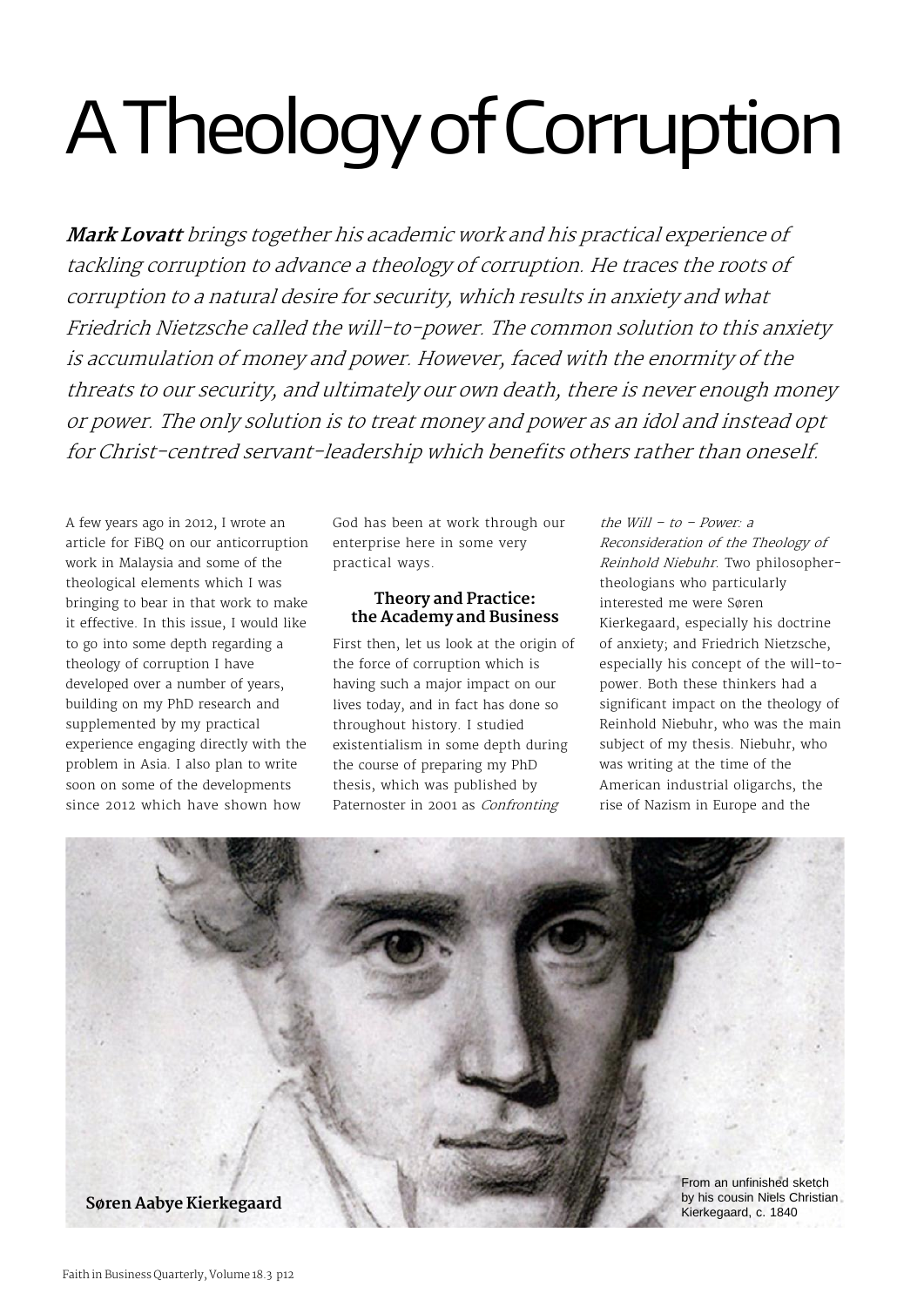development of the totalitarian communist state in Soviet Russia, identified (correctly in my view) a common factor in all these powerful forces, which was the burgeoning acquisition of power: a characteristic which is deeply embedded in human nature. He named this characteristic the *will-to-power* after Friedrich Nietzsche's concept, but whereas Nietzsche applauded this element of human nature, Niebuhr identified it as the real nature of sin in humanity, the part of us which is responsible for the grievous evils he witnessed during his time.

I finished my PhD in 1999 and went back into the commercial world, first working for a dot.com and then Powergen (later to be taken over by the German group E.ON Energy), beginning in IT and progressing through Regulation and R&D into Business Development. Taking a career break, I came to Malaysia in early 2009 to teach doctrinal theology at two of the seminaries here, through the Overseas Missionary Fellowship (OMF, previously the China Inland Mission). I met my wife, a Malaysian, during that time, and was also approached by a large company for energy consultancy services, which resulted in my staying in Malaysia where I still reside today. I joined an anticorruption NGO in 2011 where I set up their business integrity programme, and then transitioned to Trident last year. Interestingly enough, the very subject of my PhD became the foundation for my anticorruption work, enabling me to understand the true depth of the problem and so build the systems strong enough to withstand the force of this elemental power in human nature. As part of this development work, I spent some time considering how to apply what I learned during my PhD to the virulent problem of corruption I had witnessed firsthand in Malaysia and which has severely damaged some of my contacts here. The result was this

analysis which I have taught at a number of business ethics seminars with people very familiar with the problem. They have confirmed that this accurately describes what they have witnessed and explains the problem from a theological perspective.

# **Outlining the theology**

Human beings hold a unique position in creation in that we are beings made in the image of God. We are finite creatures – finite both physically and temporally – and yet we are self-conscious and aware of the eternal. This combination of finitude and self-consciousness

> **'One of the most versatile forms of**

**power, money, can be so effective in**

**bringing us a sense**

**many pursue it as their saving force'**

**of security and well-being that**

makes us aware of the reality of our existence: there was a time when we did not exist, and there will be a time when we will cease to exist, when death will overtake us all. This awareness, unique (as far as we know) amongst all created beings, creates a consciousness of our

threatened state. Our

very being is at risk day-to-day, and we know this deep down. Each day we read of others who have succumbed to this fate, and any documentary on the geological history of our planet, the vastness of our galaxy, and smallness of even that in relation to the universe as a whole, shows us how infinitesimally small and insignificant we truly are. This awareness makes us *ontologically insecure:* an underlying sense that our being itself is threatened in indefinable but inevitably destructive ways. The state of mind arising from this insecurity is *anxiety*.

The anxious self forms a part of all our daily lives and activities. It is an inescapable factor which conditions and drives our behaviour. We cushion ourselves against the fact of our ontological insecurity through

structures of security, significance and meaning: our well-populated bank accounts, material possessions, relationships, children, social status, professional position, insurance, building up the number of our Facebook "friends", etc: the list is endless. All these are means of convincing ourselves that we truly matter and have all we need to make it through life (and beyond) and thus can be considered secure. Even religion has its part to play in this agenda, as we will discover shortly. The state of anxiety drives us to seek security, in whatever form we find most effective. But this state of threatenedness is in reality a state of

> powerlessness. The more power we have, the more secure we feel. One of the most versatile forms of power, money, can be so effective in bringing us a sense of security and well-being that many pursue it as their saving force (an idol) at the cost of pretty much everything else. Of course all of us need

some money, but when something of this world becomes what we understand as the means of our salvation, it shifts from being practical to being idolatrous.

We see this most strongly in some forms of Chinese religion (Taoism particularly) where money can indeed buy everything, in this life and the next. One of my earliest experiences in Malaysia was to walk around Malacca during the time of the annual Chinese festival of the ancestors, Ching Ming, where "hell money", cardboard effigies of TVs, laptops, beer, and even cars were on sale for the relatives to take to the grave site and burn, thus transferring everything into the spirit world for use by their parents and grandparents. In high-class cemeteries where the feng shui is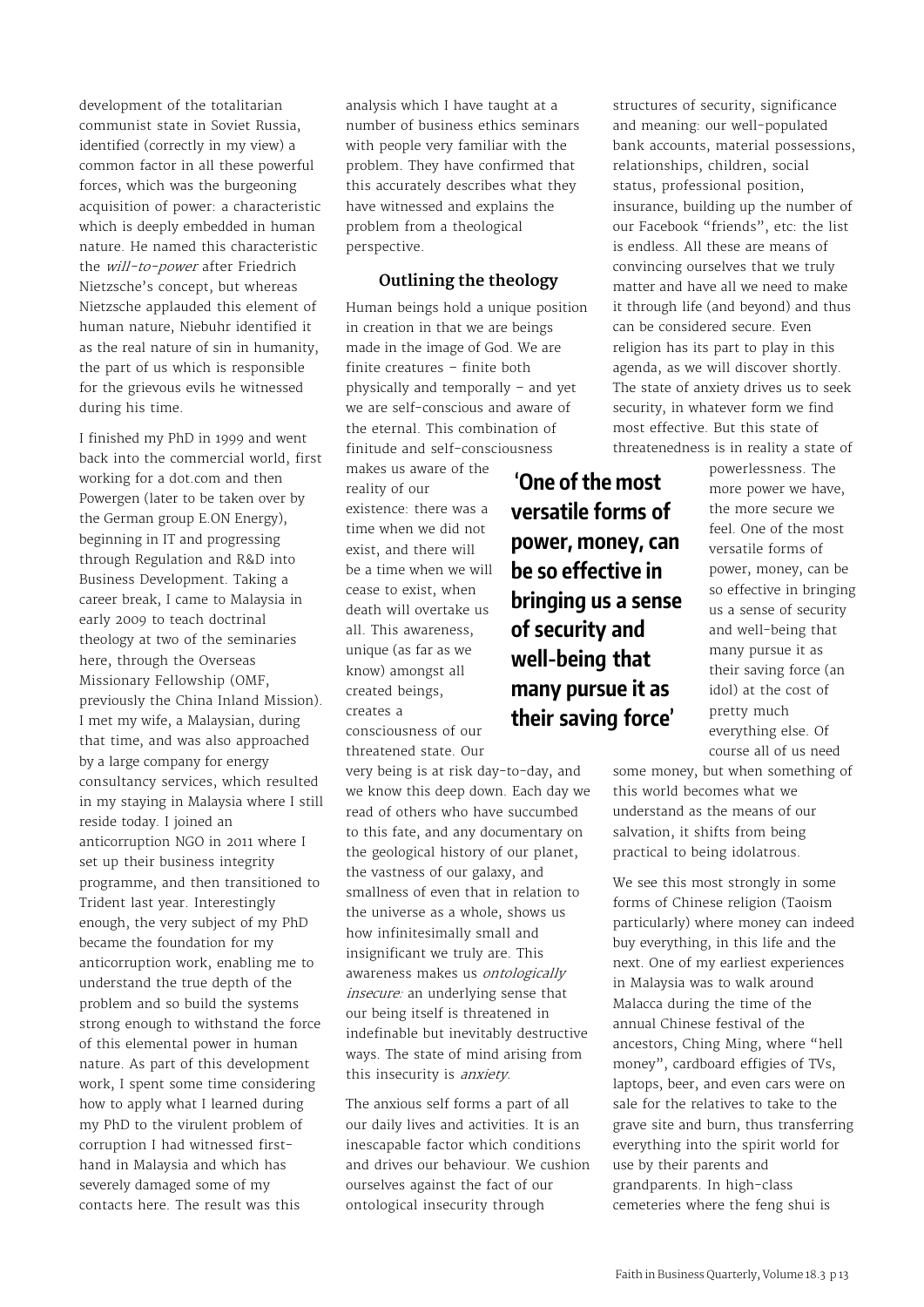good, burial plots cost more than houses, and offspring are put under pressure by their parents to earn as much money as possible so that they can be buried in a good place with nice neighbours. So for them, money is indeed the answer to everything.

It is through obtaining power that we gain a sense of security and therefore overcome our feeling of anxiety. The universal need of the anxious self is therefore *power*. And it is this need for power, or the *will-to-power*, that underlies all human behaviour to some degree, and is clearly expressed in its negative form through corruption.

### **Searching for meaning and security through power**

Corruption is defined by Transparency International as "the abuse of entrusted power for personal gain". I like this definition as it is very wide-ranging, not limited to simply the misplacement of government contracts for financial kickbacks, but the whole range of corruption including favours, extravagant entertainment, nepotism and so on. But notice the key point: this is about power. Let us return to our analysis.

Having become conscious of our threatened state, the self pursues power to become secure. The trouble is, the threats which surround us are beyond our control, in fact practically infinite: the vast amount of time which preceded us and will follow us in the cosmos; the vast amount of space, of which our entire galaxy is just one tiny point; the forces of disease, accident and war on our own planet; the simple fact of us and our loved ones getting old: all of which add up to the inevitable conclusion of our lives which is to die, insignificant and unnoticed on the universal scale of the cosmos. So what is the antidote? The acquisition of power is the solution to the problem of anxiety. However, infinite power is needed for us to overcome these forces and the power of death which comes with them, as the forces ranged against us are effectively infinite, at least compared to human capabilities. We as individuals are finite though, and the sum of human power is finite. Furthermore, we are in competition for power with all the other people around us who have the same need and therefore the same agenda. This means there is insufficient power to go around for everyone. Ultimately it is a battle for survival: a battle we can never win, but which our very lives depend on. It is the battle to continue to live. This self-centred

agenda affects all our actions to some degree. In fact, it is only when this agenda is met, and our need for security is satisfied, that we are released from the influence of the will-to-power and set free to pursue other, one might say Christike, objectives. Since this self-centred, need-based quality affects us all, it may be considered a definition of Original Sin. It began with our earliest forebears when they broke covenant with God, became separated from the infinite power of God and triggered the self-centred need for power to sustain themselves, thereby initiating the will-to-power agenda.

Bearing in mind our underlying, essential agenda to acquire the power to live, the gain and exercise of power feels good: it is the antidote to the state of anxiety which lies at the deepest level of our being, and when we use it we assuage the hunger that the anxiety generates. We see this in our contemporary society. As the West has drifted away from God, we have sought to become secure through forms of power other than his. Witness the explosion in antiageing vitamins, cosmetics and surgical procedures; the obsession with health, youth and beauty - the opposite to age and death; the determination to gain significance through a high-powered career; the

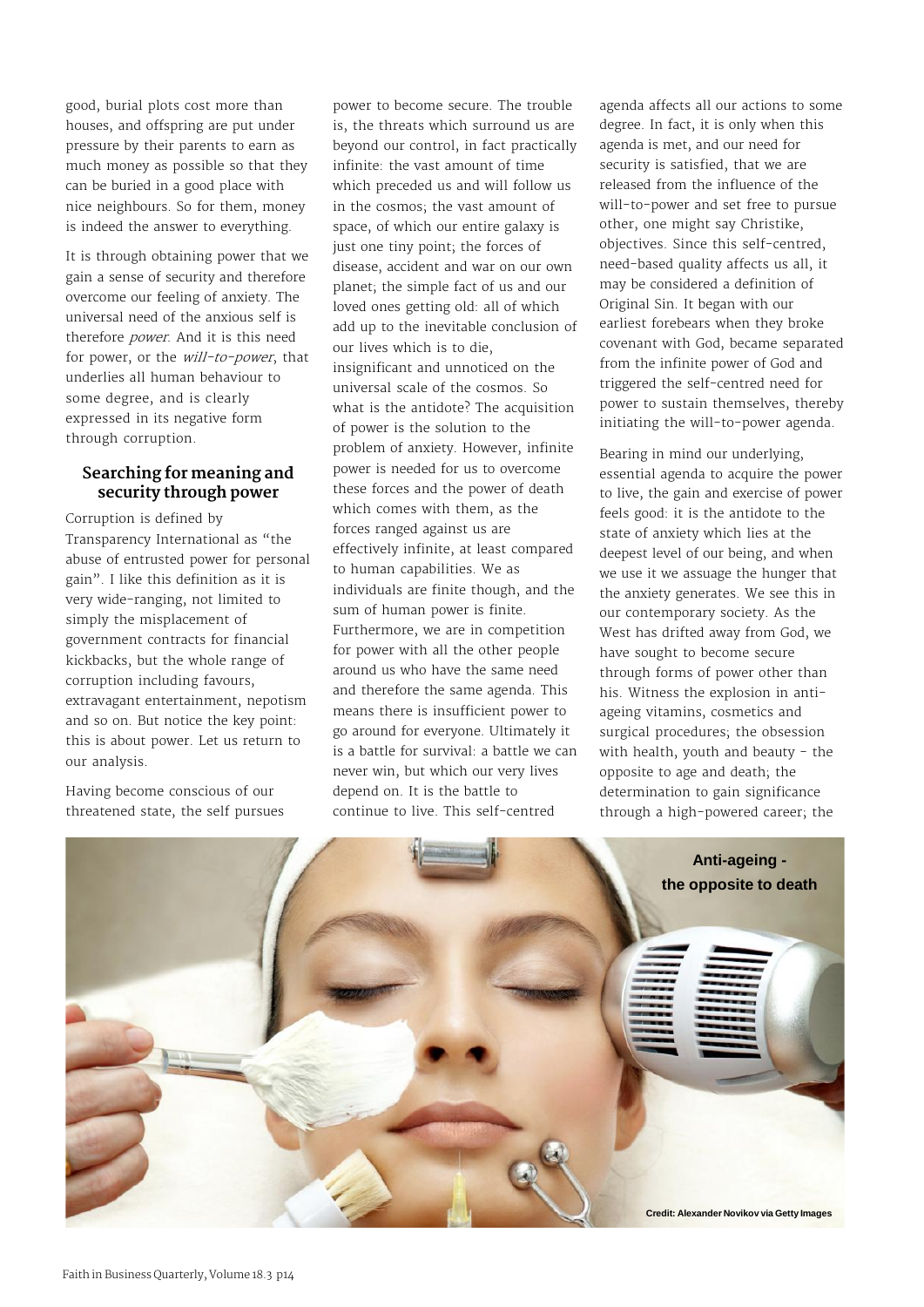

need to "make a difference" and so gain some significance for our lives. Most of these things are harmless, and many of them are good in themselves, but they become destructive when they attempt to replace the power of God with human power and give the illusion that the forces which threaten us are held at bay. Inevitably, as death approaches, the illusion gives way to reality, and the despair which underlies so much of this behaviour engulfs us.

#### **'Power tends to corrupt …'**

Some forms of power are much darker than mere consumerism. Witness the explosion of lust and self-centred, exploitative relationships, most prominent in the form of pornography in recent years. Some forms of power go further: rape, violence, torture and murder, which seem so inexplicable, can be understood much more readily when we understand that power *in all its forms* creates the antidote to our ontological insecurity, and for those who are unrestrained by moral norms, these evil forms of behaviour become the means by which they satisfy the agenda of the will-topower. So it is that "all have sinned and fallen short of the glory of God". We all have this drive, and while some are better at managing it than

others, we are all affected by the self-centred drive for the acquisition of power.

On the social and national level it is through our cultural checks and balances that this drive is held in check. Over many centuries, the more advanced societies (by and large 'the West') have built up the codes of behaviour, authority structures and institutions by which the will-topower is kept under control, curbing the worst of its excesses and gearing the drive inherent in the will to power to positive and constructive ends such as building the economy or defending our nation. Democracy itself is a response to this universal element of human nature, a structure which has been developed in the UK more than most countries, but is always a work in progress, our response to the corrupting force of the will-to-power. Winston Churchill, quoting an unknown predecessor, described democracy as 'the worst form of government except for all those other forms that have been tried from time to time.' Lord Acton penned an equally famous maxim: 'Power tends to corrupt, and absolute power corrupts absolutely.'

As we see fledgling democratic movements struggling across the developing world, we can see that effective accountability structures for those in power are indeed needed. The institutions of democratic government, a free press and an independent judiciary are needed to hold the will to power in check at the government level. When these institutions are weakened or proved inadequate, corruption seeps in. Malaysia's neighbour to the south, Singapore, was governed by the great statesman Lee Kuan Yew for 31 years, who recognised above all else the negative force of corruption and its potential to devastate countries, and was ruthless in applying countermeasures which have proved effective. Many regard Singapore's success, despite its small size and lack of natural resources, to be directly the result of Mr Lee's wisdom in managing this force which we have identified now as the willto-power. Singapore's GDP per head now stands at around US\$55,000; compare that with Malaysia, a far richer country by way of land and natural resources, with a GDP per head at US\$10,500. Corruption, with its accompanying wastefulness and institutionalised incompetence, is surely one major reason for this.

At the corporate level, the requirements of effective governance, a necessity for any long-term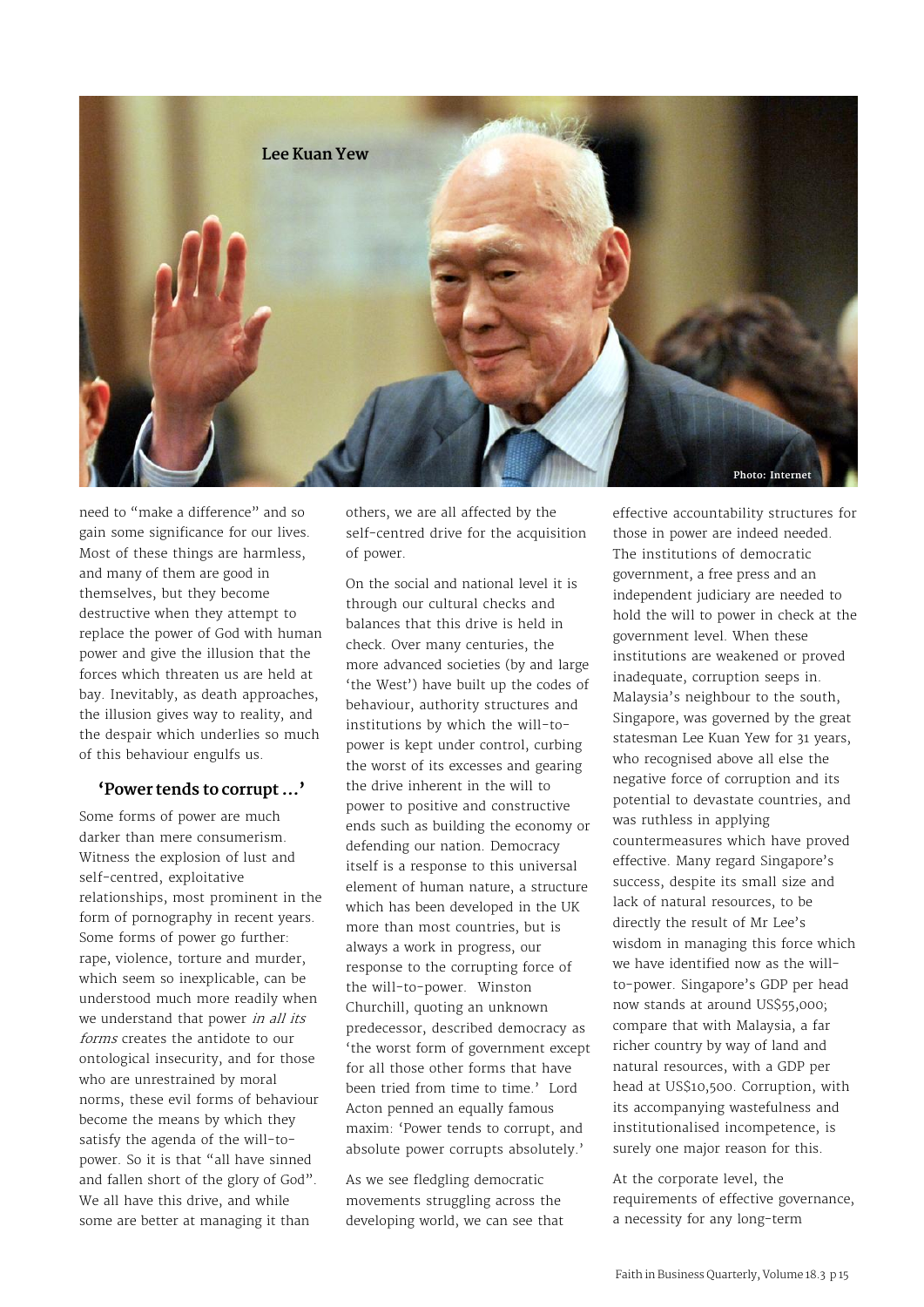

business success, also demonstrate the same essential requirement. Why is it that companies nearly always go wrong when ineffective corporate governance is in place? It is an expression of the same issue: the destructive force of the will to power seeking gain for the self regardless of the well-being of others, emerging through inadequate controls.

Can sin become an institutionalised evil? Surely this must be the case. When social structures are built on the basis of the will-to-power by individuals bent on securing their own well-being, misery and pain through formal, established channels is the result. We saw this in the way Enron behaved with its rolling power outages in California in 2000 to 2001. We see this in the developing world where political leaders allocate contracts to their cronies in return for huge kickbacks, to the detriment of the entire nation, resulting in power and water shortages; the lack of necessary infrastructure while unnecessary roads (which quickly fall apart) are built; hospitals which lack essential equipment and much-needed pharmaceuticals, resulting in people

dying of easily preventable diseases; and anyone brave enough to stand up against these abuses threatened, their family kidnapped or killed, and themselves subjected to prison, even torture or death. All this is done to protect the power of those who already have more than they need, or can even spend in one lifetime. But the agenda of the will-to-power is limitless: since we all face unlimited threats, the power we need is never enough, so even those who have built up multi-billion dollar fortunes through corruption still need more. We have seen this first hand in Malaysia, particularly the state of Sarawak, where the personal fortune of the Chief Minister, Taib Mahmud, is estimated at US\$15 billion, and he is still in the process of acquiring more.<sup>1</sup>

How can this apparently insoluble problem ever be dealt with?

#### **The Cross-centred theology of servant leadership**

We have learnt that limitless power is needed to deal with the vast threats surrounding each of us, creating our state of ontological insecurity resulting in anxiety and

the consequent agenda of the willto-power. Of course, only God has that amount of power available. This is a power strong enough to overcome even death itself, the final source of our insecurity of being. This power is given to us freely by God, the power for our redemption made accessible to us through Christ's death on the cross. As sinful beings, it would be impossible for us to enter the presence of God, and for him to abide in us, without the saving work of Christ who paid for our sins and made atonement for us. This makes it possible for God to become our personal Father, enabling us to become ontologically secure by his grace. It is when we accept Christ's work on the cross for us that the barrier is broken, we receive the Holy Spirit, the eternal life which comes from God and all the spiritual, physical and emotional power that we need to continue our existence in relationship with him even beyond death. We are then set free from the tyranny of the will-to-power, free to model Christ and obey his commands, some of which make no sense at all and are practically impossible (for example Luke 6. 27- 36) unless the agenda of the will-topower is dealt with.